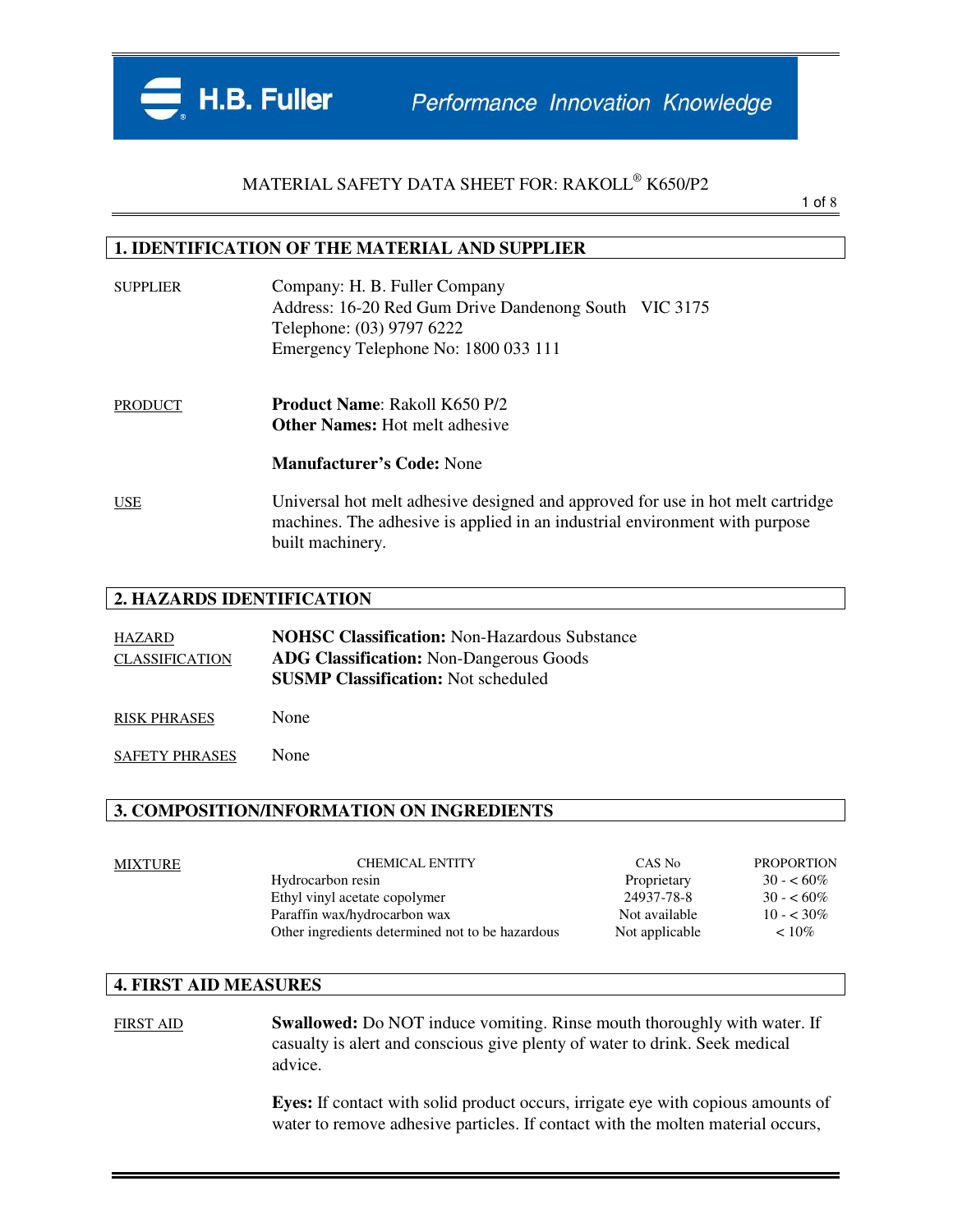

2 of 8

irrigate with copious amounts of water and SEEK IMMEDIATE MEDICAL ATTENTION.

**Skin:** Wash affected area with soap and water if contact with the solid form occurs. If contact with molten material occurs, immerse contact area in cold, clean water immediately. Do not attempt to remove set product. Cover contact area with wet compresses and take casualty to a doctor immediately.

**Inhaled:** An inhalation hazard only if product is molten. Remove victim to fresh air. Seek medical advice if adverse symptoms, such as coughing, breathing difficulties or burning sensations in the respiratory tract develop. If breathing has stopped, apply artificial respiration.

**First Aid Facilities:** Burns creme, bandages, eyewash station, emergency showers in the vicinity where exposure is likely to occur.

ADVICE TO No specific antidote. Provide supportive care. Treatment based on judgement of DOCTOR the doctor in response to reactions of the patient.

#### **5. FIRE FIGHTING MEASURES**

| <b>EXTINGUISHING</b><br><b>MEDIA</b>                     | Use alcohol resistant foam, dry chemical powder or carbon dioxide.<br>Avoid using water jet on molten material as it may cause splattering and<br>spreading of the fire.                                                                                                                                                                                                                         |
|----------------------------------------------------------|--------------------------------------------------------------------------------------------------------------------------------------------------------------------------------------------------------------------------------------------------------------------------------------------------------------------------------------------------------------------------------------------------|
| <b>HAZARDOUS</b><br><b>COMBUSTION</b><br><b>PRODUCTS</b> | Oxides of carbon, oxides of nitrogen, ethanoic acid, noxious fumes and other<br>gaseous polymer fractions having unknown adverse health effects.                                                                                                                                                                                                                                                 |
| PRECAUTIONS FOR<br><b>FIRE FIGHTERS</b>                  | Fight fire from a safe distance. Mixture will give off dense smoke and<br>flammable vapours in an oxygen depleted atmosphere. Wear full protective<br>equipment for a chemical fire, including a self-contained breathing apparatus.<br>Avoid using water on molten material to reduce splattering and spreading of the<br>fire. Prevent fire-fighting medium from entering drains or waterways. |

#### **6. ACCIDENTAL RELEASE MEASURES**

| <b>EMERGENCY</b><br><b>PROCEDURES</b> | Isolate hazard area, increase ventilation and restrict access. Remove all sources<br>of ignition. If the molten substance is spilled, allow it to cool and cut it into<br>slabs of a size that is easily handled. |
|---------------------------------------|-------------------------------------------------------------------------------------------------------------------------------------------------------------------------------------------------------------------|
| <b>CLEAN UP</b>                       | Solid Material: Sweep, pick up or scoop up preparation and place it in an                                                                                                                                         |
| <b>PROCEDURE</b>                      | appropriate container. Clearly label the container to ensure proper disposal.                                                                                                                                     |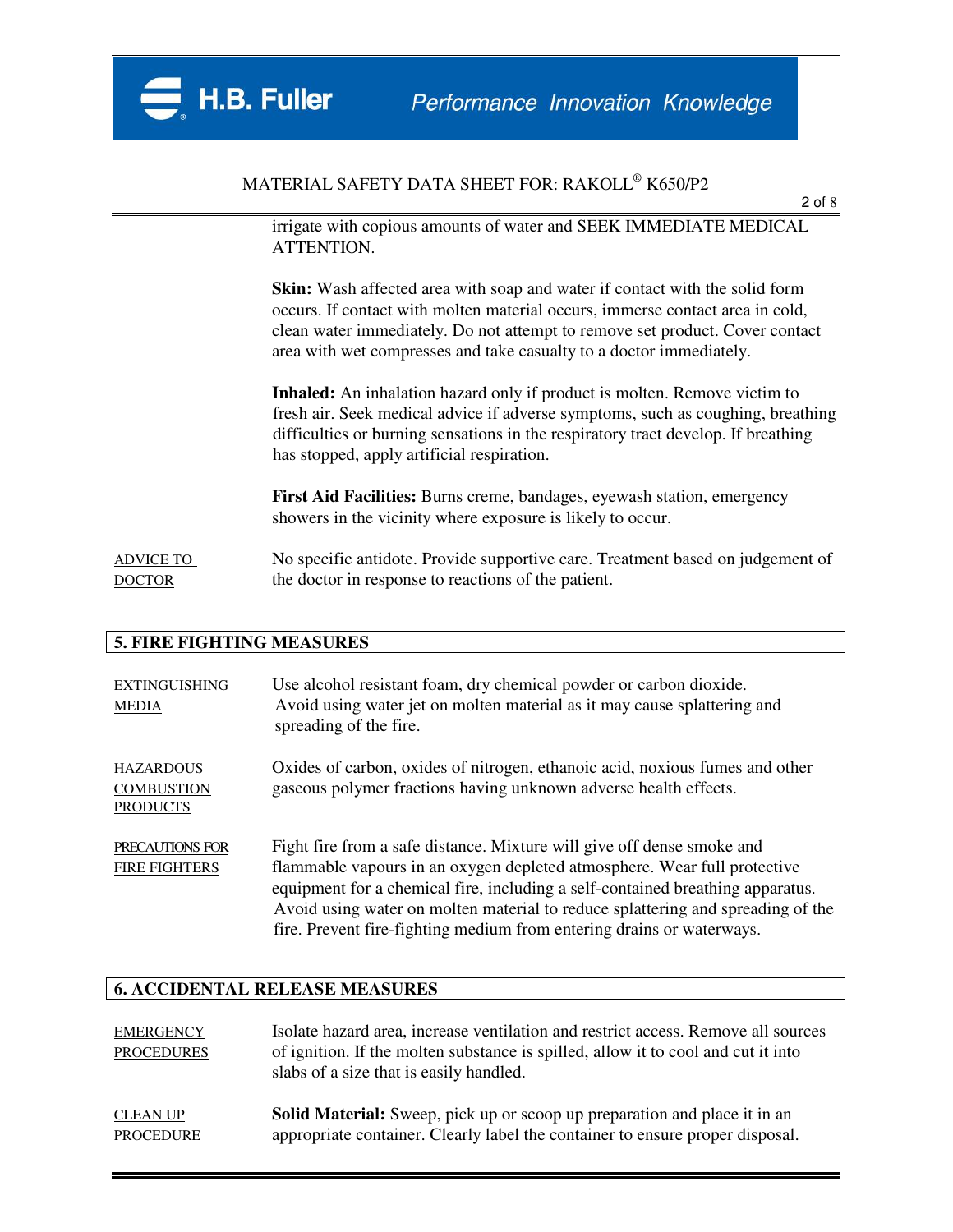**Molten Material:** Wear appropriate personal protection equipment (See Section 8) and contain spill. Allow preparation to cool then cut it to easily handleable pieces and treat them as described under the "Solid Material" heading.

#### **7. HANDLING AND STORAGE**

PRECAUTION FOR Practice sound industrial hygiene. Avoid contact with mixture and inhaling of SAFE HANDLING vapours or fumes emanating from the molten preparation. Use only in a well ventilated area. Wash hands thoroughly after handling. Guard against static build-up.

STORAGE Store in a cool, dry, well ventilated place. Avoid exposure to direct sunlight or sources of heat. Store away from incompatible materials (see Section 10). Protect packaging against physical damage.

#### **8. EXPOSURE CONTROLS/PERSONAL PROTECTION**

EXPOSURE An Australian Exposure Standard for this mixture has not been set by NOHSC. STANDARDS The inhalation hazard for this mixture in a solid state is very low. However the mixture contains waxes, calcium carbonate and trace amounts of vinyl acetate monomer, the exposure standards of which have been set by NOHSC as shown below. The nature and composition of the vapours, gases and mists given off the heated material are unknown and hence an atmospheric exposure limit can not be given for them.

|                    | Exposure Standard [NOHSC:1003(2004)] | TWA                   | <b>STEL</b> |
|--------------------|--------------------------------------|-----------------------|-------------|
|                    | Vinyl acetate monomer                | $10$ ppm              | $20$ ppm    |
| Paraffin wax fumes |                                      | $2$ mg/m <sup>3</sup> | No data     |
| Calcium carbonate  |                                      | $10 \text{ mg/m}^3$   | No data     |
| 31. UU<br>-----    |                                      |                       |             |

BIOLOGICAL Not applicable LIMIT VALUES

ENGINEERING The solid material requires only good natural ventilation. The molten material CONTROLS needs good general flameproof mechanical dilution ventilation augmented with flameproof extraction ventilation at the source of vapour, gas or fume emanation. Ensure that ventilation is sufficient to maintain exposure levels not just only below exposure standards but as low as practicable.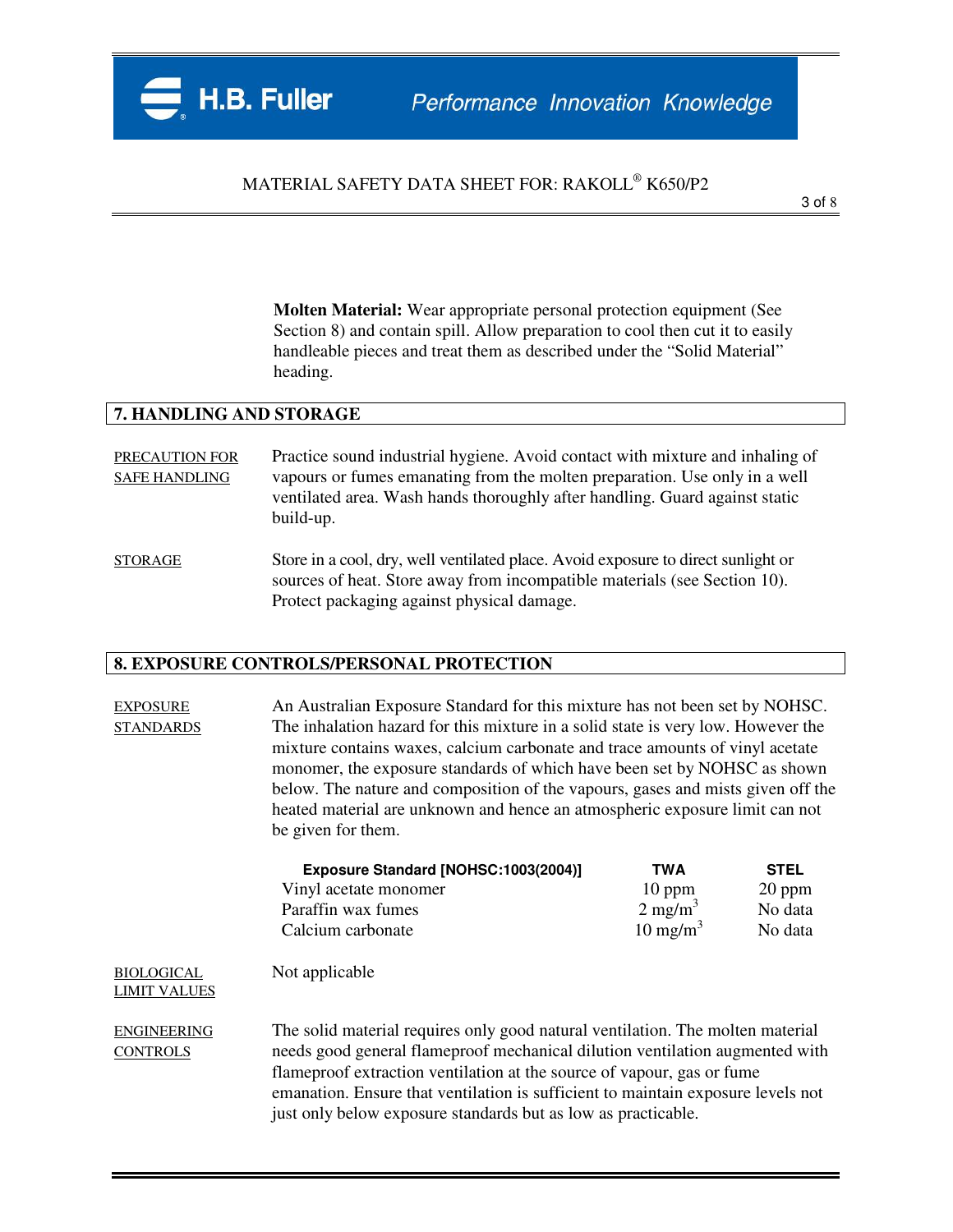PERSONAL Use personal protective equipment that minimizes skin and eye contact with the PROTECTION solid substance and vapour, fumes or gas inhalation emanating from the molten EQUIPMENT substance. The type of protective equipment to be used depends largely the volume and the manner in which the substance is used. To ensure proper protection for any given situation, seek guidance from the following sources: Protective clothing – AS 2919; gloves – AS 2161; eye protection – AS 1337; respiratory protection – AS 1715; feet protection – AS 2210. The suitability of each PPE for use when handling this mixture should then be ascertained with the respective PPE suppliers.

> Under condition of adequate ventilation and ordinary use, only nitrile rubber gloves are needed when handling the solid preparation. When using the molten preparation, wear safety glasses with side shields, thick, long sleeved nitrile rubber gloves, long sleeved overalls and work boots. In the event of a substantial spill of molten material or if working in confined spaces, or if vapours, fumes or gases are generated and their airborne concentration is unknown wear, in the addition to the above, a full-face AS/NZ 1716 compliant cartridge type respirator with an organic vapour filter (For selection guidance see AS 1715). In the presence of fumes, a particulate filter should be fitted in conjunction with the organic filter. If the normal, ordinary work environment necessitates the use of respiratory protection, and the respirator is the sole means of respiratory protection, use a full-face air supplied respirator.

### **9. PHYSICAL AND CHEMICAL PROPERTIES**

PHYSICAL **Appearance:** Solid

DESCRIPTION & **Odour:** Characteristic PROPERTIES **pH:** Not applicable **Vapour Pressure:** Not available **Vapour Density:** Not available **Boiling Point:** Not established **Softening Point:** ca. 97°C **Solubility in Water:** Insoluble **Specific Gravity**: ca. 1.39 **Flashpoint:** > 250ºC **Explosive Limits** (%v/v): Not applicable **Ignition Temperature:** > 250ºC **VOC content (Californian South coast air quality management rule 1168)**  0g / l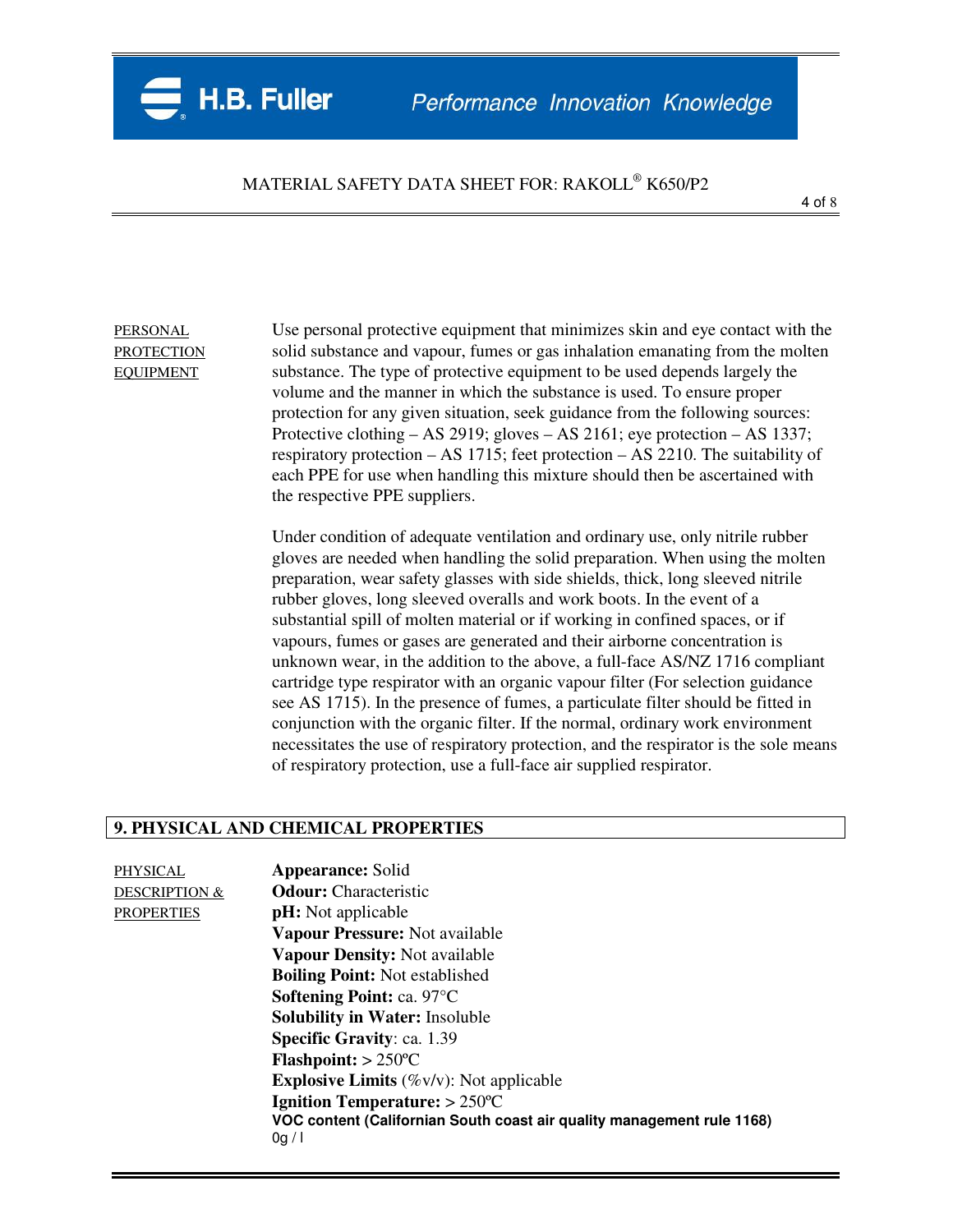

5 of 8

OTHER **Decomposition Temperature:** 250ºC PROPERTIES

### **10. STABILITY AND REACTIVITY**

| <b>CHEMICAL</b>                                             | This material is stable under normal ambient and anticipated storage and                                   |
|-------------------------------------------------------------|------------------------------------------------------------------------------------------------------------|
| <b>STABILITY</b>                                            | handling conditions.                                                                                       |
| <b>CONDITIONS</b>                                           | Temperatures in excess of the recommended processing temperatures.                                         |
| TO AVOID                                                    | Temperatures in excess of $250^{\circ}$ C                                                                  |
| <b>INCOMPATIBLE</b><br><b>MATERIALS</b>                     | Strong oxidising agents.                                                                                   |
| <b>HAZARDOUS</b><br><b>DECOMPOSITION</b><br><b>PRODUCTS</b> | Oxides of carbon, oxides of nitrogen, ethanoic acid, noxious fumes and other<br>gaseous polymer fractions. |
| <b>HAZARDOUS</b>                                            | Hazardous polymerization will not occur. At temperatures above $250^{\circ}$ C,                            |
| <b>REACTIONS</b>                                            | depolymerisation and the release of starting monomers can arise.                                           |

## **11. TOXICOLOGICAL INFORMATION**

Little information is available for this particular mixture. The toxicological information given below is based on data of similar preparations.

| <b>ACUTE</b>   | <b>Swallowed:</b> Not hazardous in normal industrial use. Ingestion of small amounts |
|----------------|--------------------------------------------------------------------------------------|
| <b>HEALTH</b>  | of solid material is not expected to cause harm. In gestion of molten material       |
| <b>EFFECTS</b> | will cause thermal burns.                                                            |

**Eyes:** No health effects due to the solid material, though rubbing when the eye contains small adhesive particles may cause corneal abrasion. When molten, vapours and fumes may cause irritation. When molten direct contact will cause thermal burns.

**Skin:** No known effects due to the solid material. Direct contact will cause thermal burns if the material is in its molten state.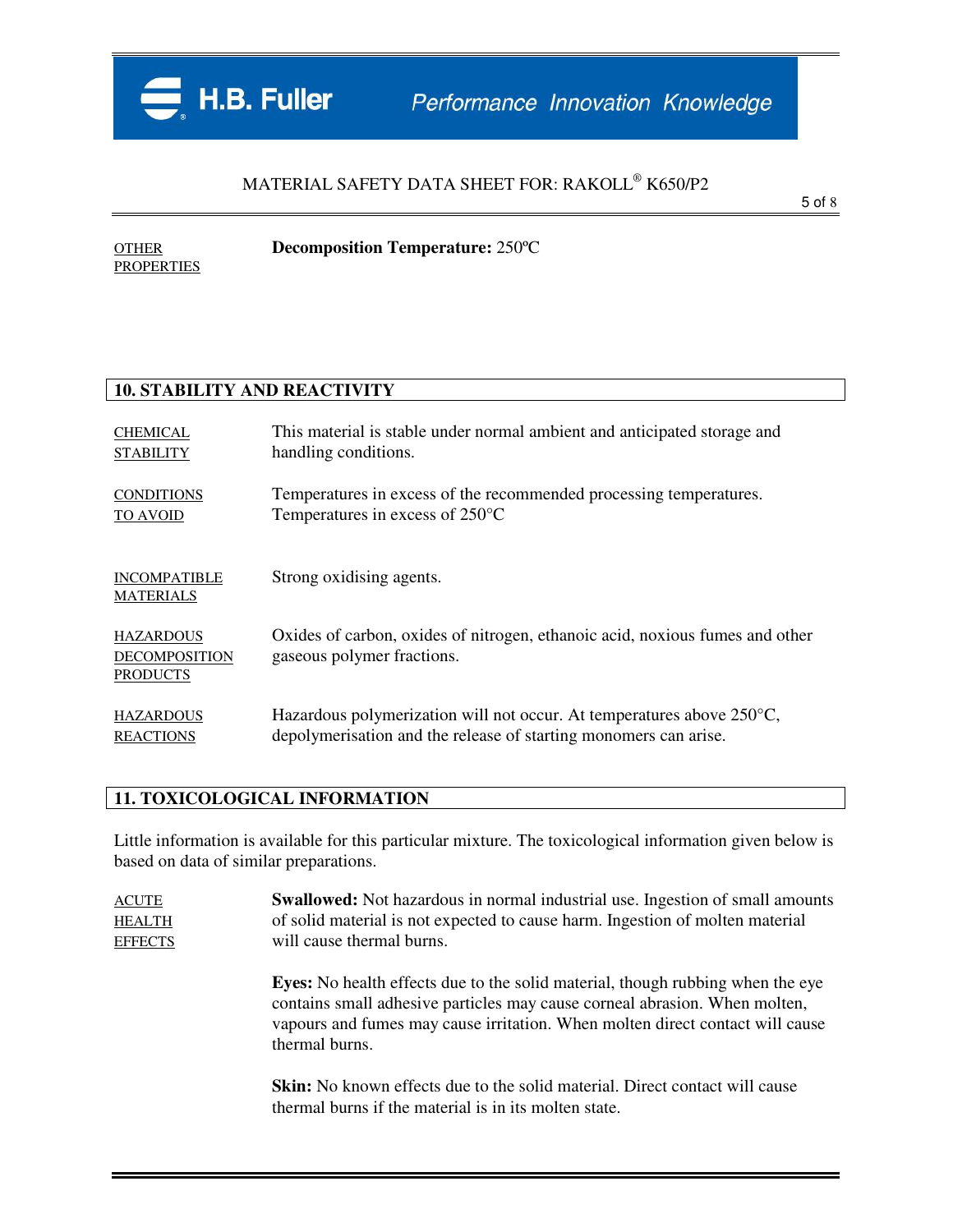6 of 8

**Inhaled:** No known effects due to the solid material. When molten, vapours or fumes may cause irritation of the nose, throat and respiratory tract, headaches, nausea and vomiting.

CHRONIC Prolonged or frequent skin contact may lead to irritant contact dermatitis in HEALTH some sensitive individuals due to the presence of paraffin wax. None of the EFFECTS components of this mixture has been listed as a sensitizer or mutagen.

### **12. ECOLOGICAL INFORMATION**

The ecological effect of the mixture as a whole has not been tested. Given that all components are locked in a polymeric matrix and the bio-availability of the ingredients are not known, the ecological effects of the pure components cannot be reasonably extrapolated and hence no valid ecological data without actually testing this mixture can be given.

### **13. DISPOSAL CONSIDERATIONS**

This product is a prescribed waste and may only be disposed of in accordance with applicable State and local regulations. These regulations vary from jurisdiction to jurisdiction and hence the user is counselled to seek advice from the local authority and classify the waste before considering disposal. The disposal information given below is a general guide and does not replace the requirement of the local regulations.

| DISPOSAL | If possible recycle, otherwise dispose strictly in accordance with local industrial |
|----------|-------------------------------------------------------------------------------------|
|          | waste or environmental protection regulations. This substance may, if permitted     |
|          | by local authorities, be disposed of in an approved incineration facility or be     |
|          | considered for landfill.                                                            |
|          |                                                                                     |

SPECIAL Do not allow this material to contaminate soil, sewerage systems, surface PRECAUTIONS or ground water.

When large amounts of this product need to be disposed of the services of a registered, professional waste disposal organisation is highly recommended.

### **14. TRANSPORT INFORMATION**

This mixture has not been classified as Dangerous Goods. It is not subject to the following transport regulations: ADG, IMDG/IMO, ICAO/IATA.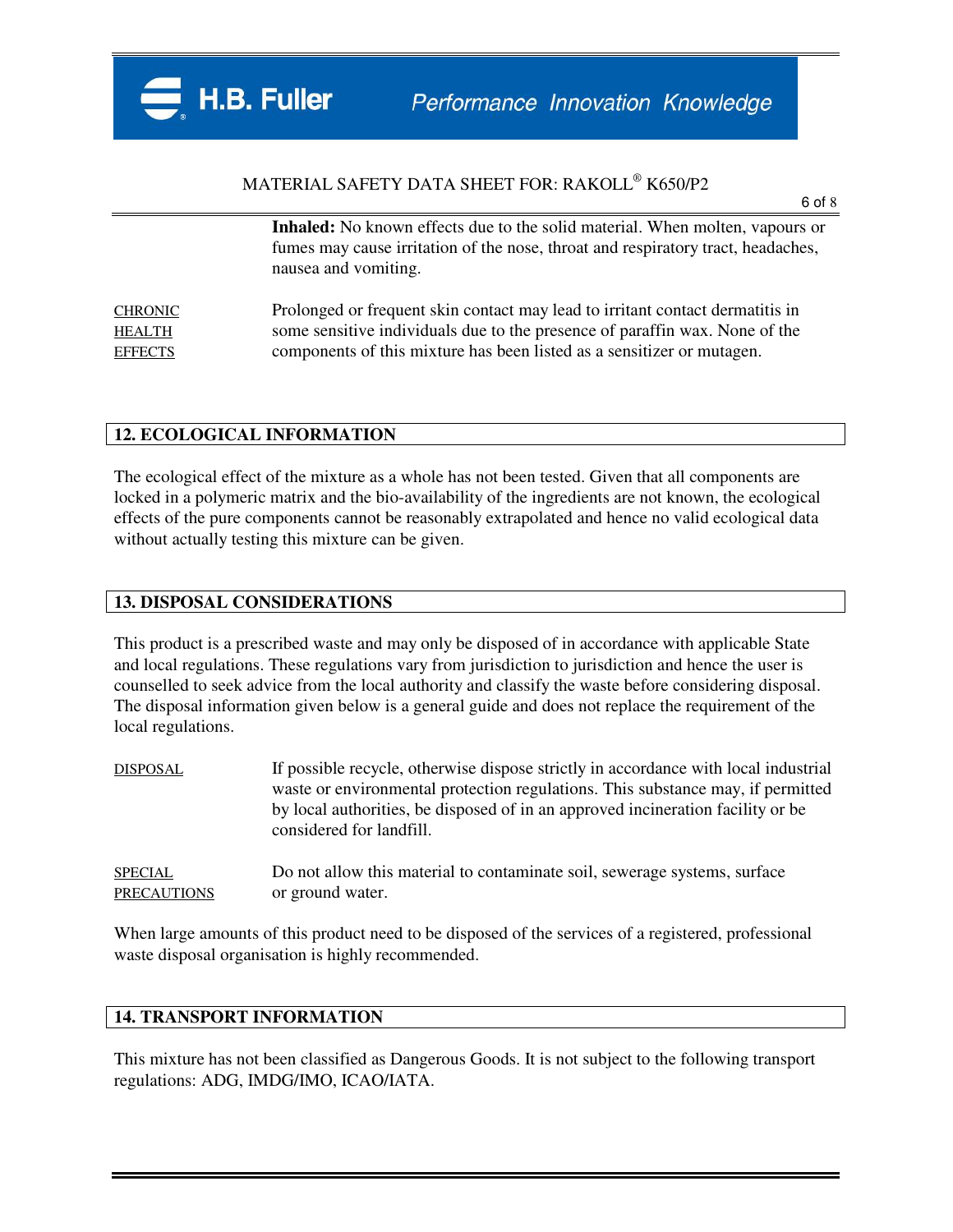### **15. REGULATORY INFORMATION**

AICS All components of this mixture are listed in AICS

SUSDP Not a scheduled poison

### **16. OTHER INFORMATION**

The current IARC list of its monographs on carcinogens places vinyl acetate monomer in Group 2B *"The agent is possibly carcinogenic to humans"*.

This mixture contains a trace amount of vinyl acetate monomer. In the mixture "as is" this amount is below the cut-off limits promulgated by NOHSC. The mixture therefore represent only a slight health risk when used as directed.

MSDS **Issue Number:** 03 **Date of Issue:** October 2012 **Replaces:** September 2007 **Changes made to the previous issue:** VOC data updation

ACRONYMS **ADG Code:** Australian Code for the Transport of Dangerous Goods by Road and Rail **AICS:** Australian Inventory of Chemical Substances. **CAS Number:** Chemical Abstracts Service Registry Number **CNS:** Central nervous system **DG:** Dangerous Goods **Hazchem Code:** An emergency action code of numbers and letters, which gives information to emergency services. **IARC:** International Agency for Research on Cancer. **N.O.S.:** Not otherwise specified. **NOHSC:** National Health and Safety Commission. **PPE:** Personal protection equipment. **R-Phrases:** Risk Phrases. **S-Phrases:** Safety Phrases. **SUSMP:** Standard for the Uniform Scheduling of Drugs and Poisons. **UN Number:** United Nations Number